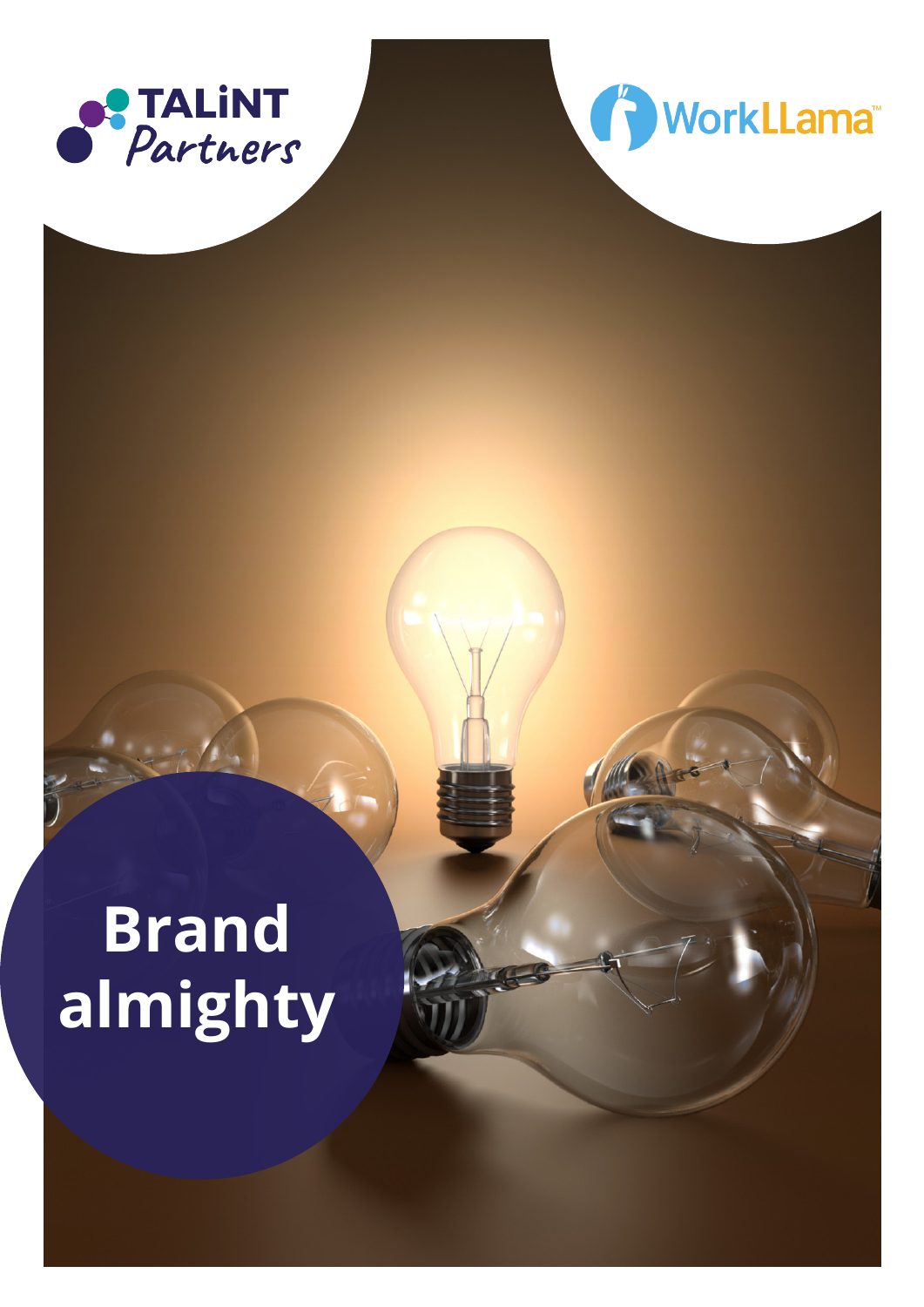## **Brand almighty**

**In a talent-scarce market, focus is now on innovative ways to attract talent and widen already small talent pools. A visible employer brand could and should be a very good tool for TA team arsenals.** 

In a move across The Pond, TALiNT Partners hosted an in-person dinner in Atlanta where we brought together a fascinating cross section of HR and Talent leaders from Atlanta's largest and most dynamic employers to discuss and debate some key issues around building an effective employer brand and engaging talent pools in talent scarce market.

Sudhakar Maruvada, CEO and Founder of WorkLlama, the comprehensive talent community platform, opened the discussion: "It is increasingly well-understood that in today's market employers need to engage talent as customers, and use their brand to help with that. Engagement needs to be looked at holistically, not just in silos. For example, in the US, contingent recruiting is increasingly popular for candidates."

## **DETAILED DATA**

One of the biggest challenges for employers is having the accessibility to the right data in order to formulate effective hiring strategies, especially when it comes to who is engaging with them and why.

*"DE&I has been extended to include a feeling of belonging as well. Since the pandemic, the workforce's priorities have changed and they're more inclined to seek employment at a company that aligns with their values."*



Ken Brotherston Chief Executive TALiNT Partners

Cheryl Coulthurst, AVP Recruiting for Emory University representing Emory – Atlanta's largest employer commented on the competitiveness of trying to hire from a noticeably shrinking labor pool which has been affected by more people retiring, women leaving the workforce and professionals starting their own businesses.

Barbara Blevens, Vice President TA, LexisNexis Risk Solutions added: "In today's market no one feels the need to have to apply for a job because they are receiving regular outreaches from recruiters."

"The nurturing part of the process needs to be about 'them' the candidate and too much of it is about 'you' the employer, so it's important to think about what you can deliver that isn't just about 'do you want a job with us?' Most people won't engage much with brands they love so why would they engage with you?"

Barbara added that too often traditional recruitment metrics get in the way of what's really important in engaging candidates.

## **EMPLOYER BRAND: A DOUBLE EDGED SWORD**

As Brian Fink, Senior Technical Recruiter, Twitter pointed out: "A proportion of candidates will view a brand like Twitter through a political lens and may be less likely to want to work there, whereas a lesser-known brand has fewer preconceptions…"

### **THE SOCIAL FACTOR**

Do not underestimate the importance of continued evaluation of different social media channels when building talent pools. LinkedIn is often the go-to but Facebook is still hugely important and very effective when used well. Instagram and TikTok may be more about awareness than conversion but still need to be considered, as well as a whole range of specialist channels, depending on the audience you are trying to reach.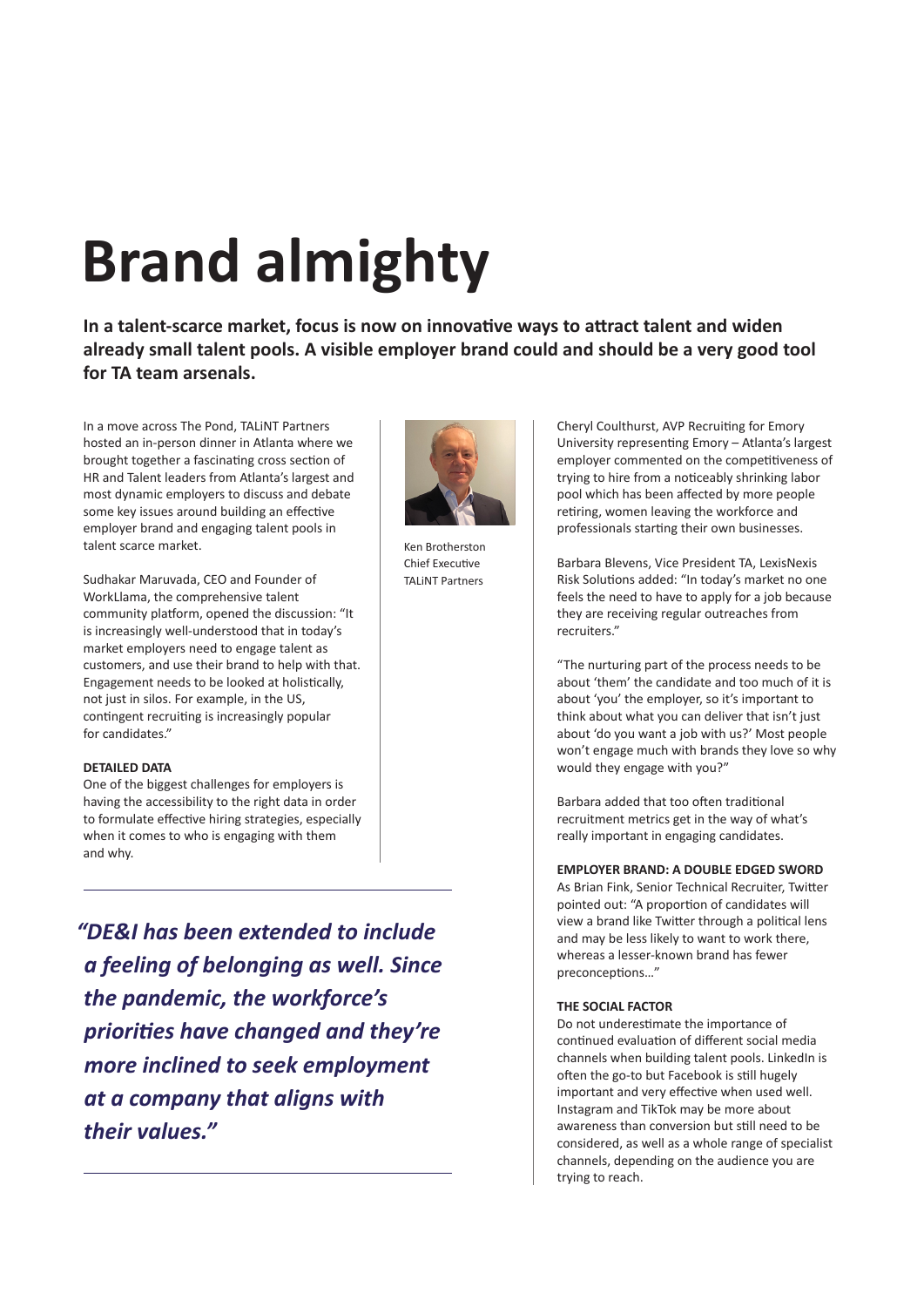

### **CULTURE FIT**

One of the most important themes of our discussion was around what 'culture fit' means. Historically it can be perceived as 'we only hire people who look like us' and increasingly this is seen as being inimical to a supporting DE&I. However, organizations still do have distinct ways of doing things, so it is still important that new hires do fit in. DE&I has been extended to include a feeling of belonging as well. Since the pandemic, the workforce's priorities have changed and they're more inclined to seek employment at a company that aligns with their values and makes them feel as if they are part of a bigger picture.

Another key point when looking to build a truly engaged talent pool is to focus on candidates' future aspirations. Ask them questions like: "what do you want to do next" rather than "tell us about yourself" which is about what they have done in the past. Gaining a deeper understanding of who the candidates actually are will not only ensure they align with your brand, but may mean the difference between an early drop off and a long-term employee who is focused on building the business and themselves.

In summary, the market for talent across the US shows no sign of slowing anytime soon and the responding to the demands of a post-pandemic economy only makes the role of HR and TA leaders harder. But, not impossible. Improving how your employer brand is aligned with what candidates want doesn't have to be complex or expensive but it will certainly pay dividends in helping you find and keep the people you need.

*"It's important to think about what you can deliver that isn't just about 'do you want a job with us?' Most people won't engage much with brands they love already so why would they engage with you?"*

Barbara Blevens, Vice President TA, LexisNexis Risk Solutions